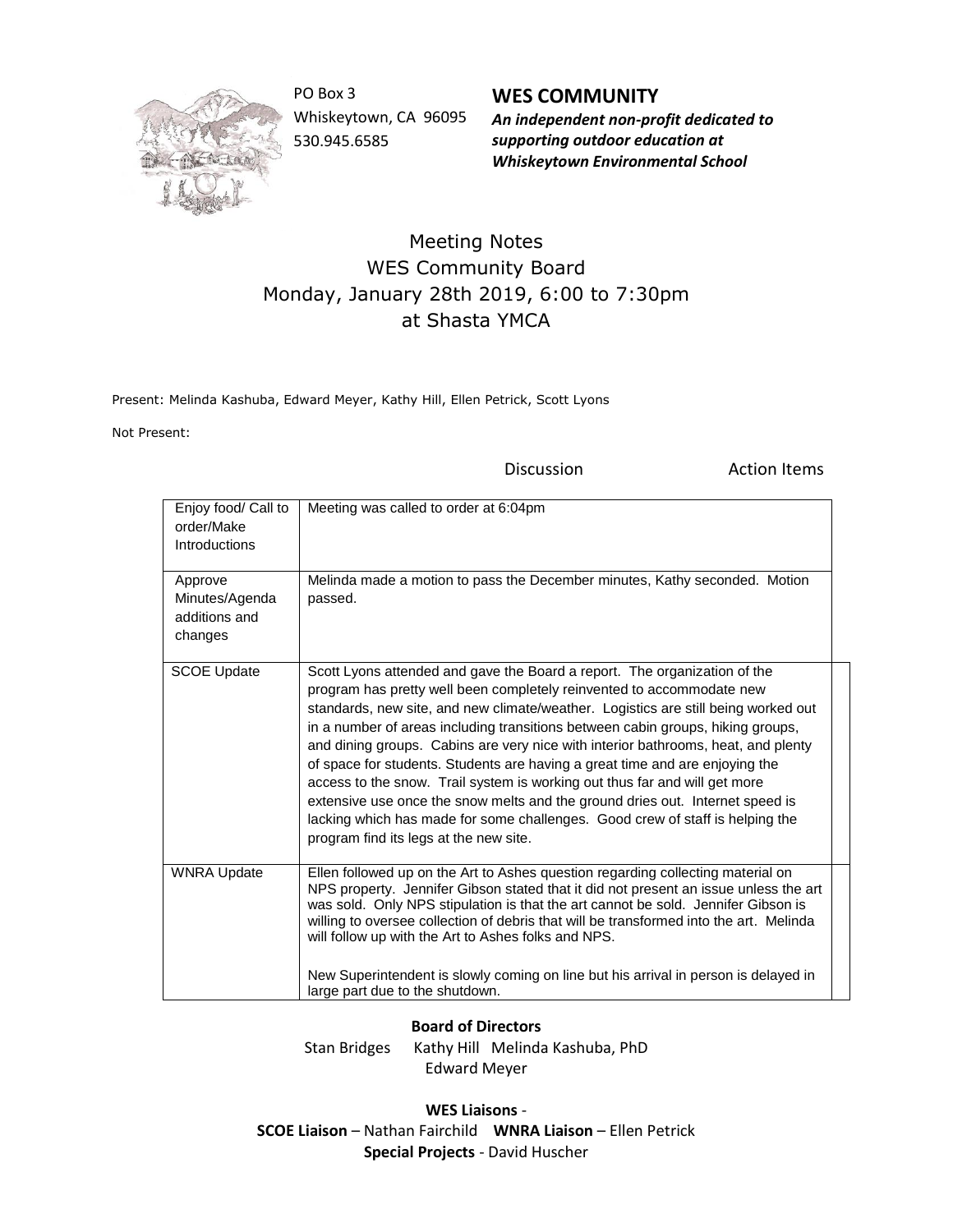| <b>Treasurers Report</b>                             | \$10,256.00 current balance                                                                                                                                                                                                                                                                                                                                                                                                                                                                                                                                                                                                       |
|------------------------------------------------------|-----------------------------------------------------------------------------------------------------------------------------------------------------------------------------------------------------------------------------------------------------------------------------------------------------------------------------------------------------------------------------------------------------------------------------------------------------------------------------------------------------------------------------------------------------------------------------------------------------------------------------------|
|                                                      | \$2,000.00 was spent on Fall River Mills Scholarship. Check has been given to<br>Lena.                                                                                                                                                                                                                                                                                                                                                                                                                                                                                                                                            |
|                                                      | \$40.00 was spent on Whole Earth and Watershed Fest registration.                                                                                                                                                                                                                                                                                                                                                                                                                                                                                                                                                                 |
| On-going<br><b>Business</b>                          |                                                                                                                                                                                                                                                                                                                                                                                                                                                                                                                                                                                                                                   |
| <b>Fall River Mills</b><br>Scholarship<br>Donation   | On Thursday 1/10/19 Melinda made a motion via text to donate \$2,000 to Fall<br>River Mills to assist students in covering costs to attend WES at Lassen Pines.<br>Board Members unanimously voted via text message to donate \$2,000 to assist<br>Fall River Mills 47 students in attending WES at Lassen Pines during the week of<br>1/28/19.                                                                                                                                                                                                                                                                                   |
| Cascade-Union 5th<br><b>Grade Funding</b>            | 2 schools in the district, Anderson Middle and Anderson Heights, are scheduled to<br>come in May. Currently they are \$11,000 behind in affording to send 107 5 <sup>th</sup><br>graders. Melinda has been in contact with the Principal regarding options.<br>Schools were hoping WES Community could cover it all, but that is impossible.<br>Kathy made the suggestion to donate \$3000 with the idea that we could generate<br>attention by stating we will match donations up to \$3000. Discussion of pointing<br>them in the direction of larger donors in the Anderson community such as SPI,<br>Logging Conference, etc. |
|                                                      | Kathy made a motion to propose a donation seeking a matching donor, up to<br>\$3000 on WES Community's part, Edward seconded. Motion passed. Melinda will<br>be in contact with the Principals to get a plan together.                                                                                                                                                                                                                                                                                                                                                                                                            |
| T-shirt Sales and<br>Promotions                      | 4/27/19 WES Community has event space reserved at the California Street Labs<br>for a proposed Tie Dye party involving WES t-shirts. Other proposed dates are<br>3/23/19 and 4/6/19. Suggested price will be \$25 for a white WES T shirt and the<br>experience of dying. The shirts were donated from the WES program to WES<br>Community from surplus inventory. Event will be a fundraiser for WES Community.<br>The printer of the shirts is Grecco's.                                                                                                                                                                        |
|                                                      | Kathy has secured a sellers permit for WES Community.                                                                                                                                                                                                                                                                                                                                                                                                                                                                                                                                                                             |
| Friends of<br>Whiskeytown<br>1/8/19 Meeting<br>Recap | Discussion centered on a self-study and an inventory of the current state of their<br>program and the effects of the lack of the grant money that they had become<br>somewhat accustomed to receiving. Want to generate money through raffles and<br>have acquired a new kayak and a large painting of Whiskeytown as raffle prizes.<br>Selling tickets at Matson Vineyard tasting room. During the meeting Melinda told<br>them about Whole Earth and Watershed Festival and the group plans to attend.                                                                                                                          |
| Jacobs, Inc Gala<br>Donation                         | Jacobs Engineering made a donation of \$1,000 to WES Community. The money<br>was a portion of the proceeds from their office Holiday Gala. Kathy made the<br>suggestion to acknowledge the donation in honor of Harlan Moyer, former CEO of<br>CH2M Hill, by writing a thank you letter to Jacobs.<br>Discussion of previous meetings with CH2M Hill/Jacobs where they expressed a                                                                                                                                                                                                                                                |
|                                                      | willingness to provide/donate a site assessment if a new site is found. Will keep<br>this in mind if an assessment becomes necessary and will approach them at that                                                                                                                                                                                                                                                                                                                                                                                                                                                               |